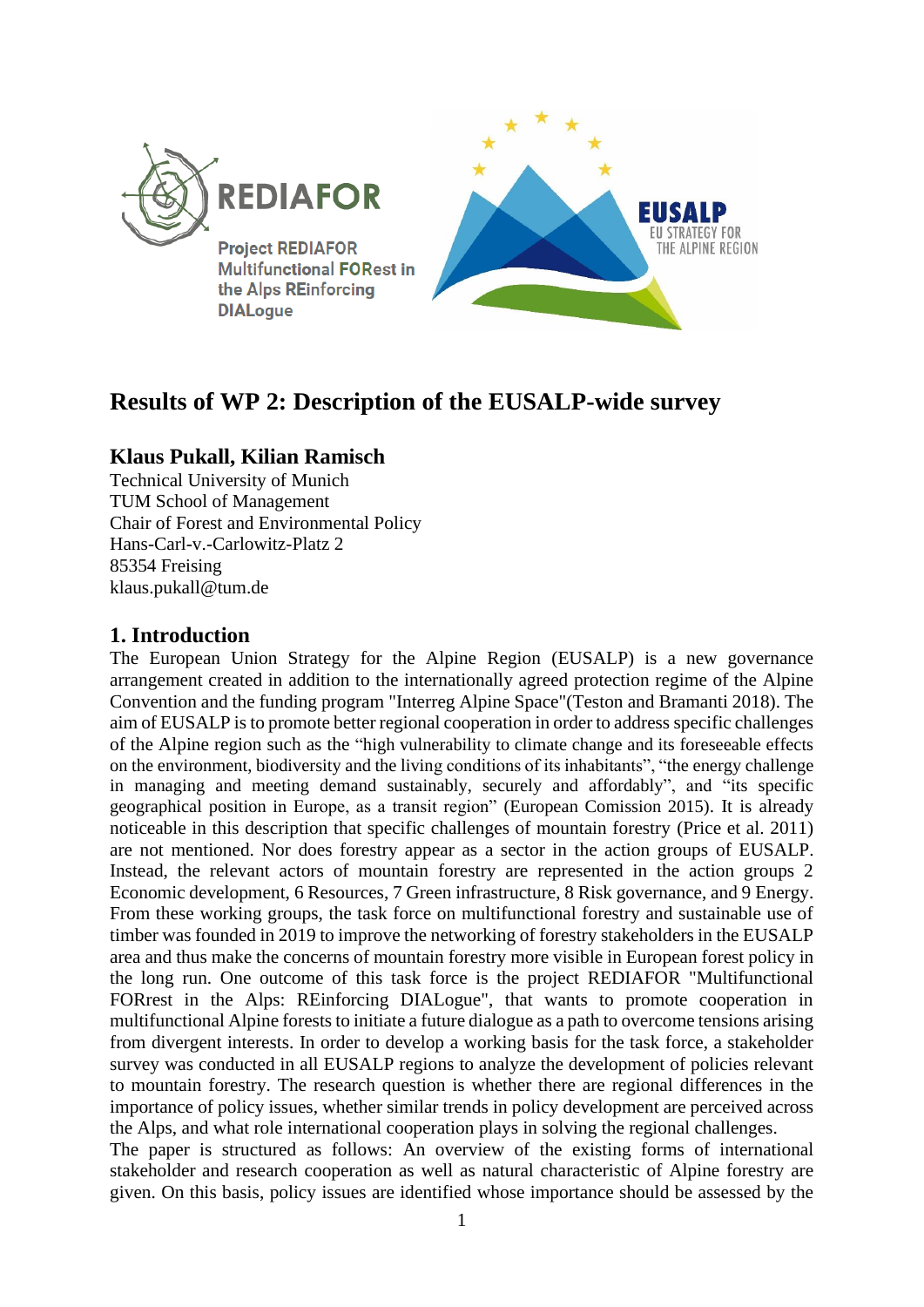interviewed stakeholders. After a description of the methodological procedure, the importance of the issues and their changes from the respondents' point of view are presented.

Considering the established international cooperation on forest management in the Alps, the "mountain forests" protocol of the Alpine Convention (1996) has to be mentioned. The protocol is strongly influenced by the forest function concept (Pistorius et al. 2012, Pukall and Dobler 2015). Protection function against natural hazards, the economic function of the forests, the regulative function (e.g. water regulation, climate change mitigation), the recreational function and the role as natural habitat are particularly emphasized in articles 6-10 of the protocol. As threats to the mountain forests, "air pollution", "forest fires", "populations of hoofed animals", and "forest pastures" are mentioned in article 2. The implementation of the protocol was accompanied for many years by the Mountain Forests Working Group (since 2019 Mountain Agriculture and Mountain Forestry Working Group), which supported alpine-wide research projects on the economic function and its new reformulation bioeconomy (Pülzl, Kleinschmit and Arts 2014) (COST-Action MUFOMA, Alpine Space projets "ALPENERGYWOOD", "AlpLinkBioEco" and "AlpBioEco", and "NEWFOR"; for a detailed list see appendix), and on protection forest management (Alpine Space projects ,,NAB", .,RockTheAlps", or "GreenRisk4Alps"). Climate change mitigation and adaptation is also high on the political (Alpine Convention 2021) as well as research agenda (COST-Action "CLIMO", Alpine Space projects "Manfred", "ALPTREES", "C3-Alps", and "ClimChAlp"). Regarding nature protection the international projects (COST-Action SENSFOR, Alpine Space projects "AlpES", "ALPBIONET2030", "ECONNECT", "GreenAlps") mostly lack a representation of forestry actors.

International actor networks with a focus on the Alps are rare in the forestry sector, in contrast to e.g. municipalities (Alliance in the Alps), nature conservation associations (CIPRA, in Austria and Liechtenstein also forestry actors are part of CIPRA, nevertheless ENGOs are predominant) or management bodies of protected areas (ALPARC). For example, the Alpine Forest Association (ARGE Alpenländischer Forstvereine) has only German-speaking member associations. The organization is mainly involved in protection forest management through the yearly awarding of a protection forest prize.

As shown in Table 1, the Alpine region is characterized by a high amount of forest cover. The growing stock is significantly higher than the EU average  $(240 \text{ m}^3/\text{ha} \text{ vs } 146 \text{ m}^3/\text{ha})$ ; Alpine Convention 2014). The annual increment of 5.7 m<sup>3</sup>/ha is also higher than the EU average  $(4.8)$  $m<sup>3</sup>/ha$ ). Annual felling is highest in Germany and Austria with over 5 m<sup>3</sup>/ha, followed by Switzerland and Slovenia with about 3 m<sup>3</sup>/ha. In Italy and France, felling is lowest with less than 2 m<sup>3</sup>/ha. Only 35% of the increment is used for wood production.

These figures reflect a classification of different policy paradigms made by Winkel and Sotirov (2016). The paradigm of sustainable timber production wants to maximize the possible periodic timber yields. It is implemented in countries with a high importance of the forest sector for economy like Austria. France, Slovenia and Germany are following the multifunctional forestry paradigm in which a "maximum possible periodic yields in terms of timber and other forest services" should be achieved. Here, the forestry sector is of medium importance for economy, while in Italy - like in other Southern Europe countries - the importance is minor. Ecosystem management, which wants to maintain or improve the ecological state of forests – is therefore the leading forest paradigm.

Reforestation due to the abandonment of agricultural use is a widespread process, especially in Italy, but also in France and Switzerland, which can have positive environmental effects, but is evaluated very negatively from the perspective of cultural heritage and landscape protection (Tasser et al. 2007, Gellrich et al. 2007, Schirpke et al. 2016).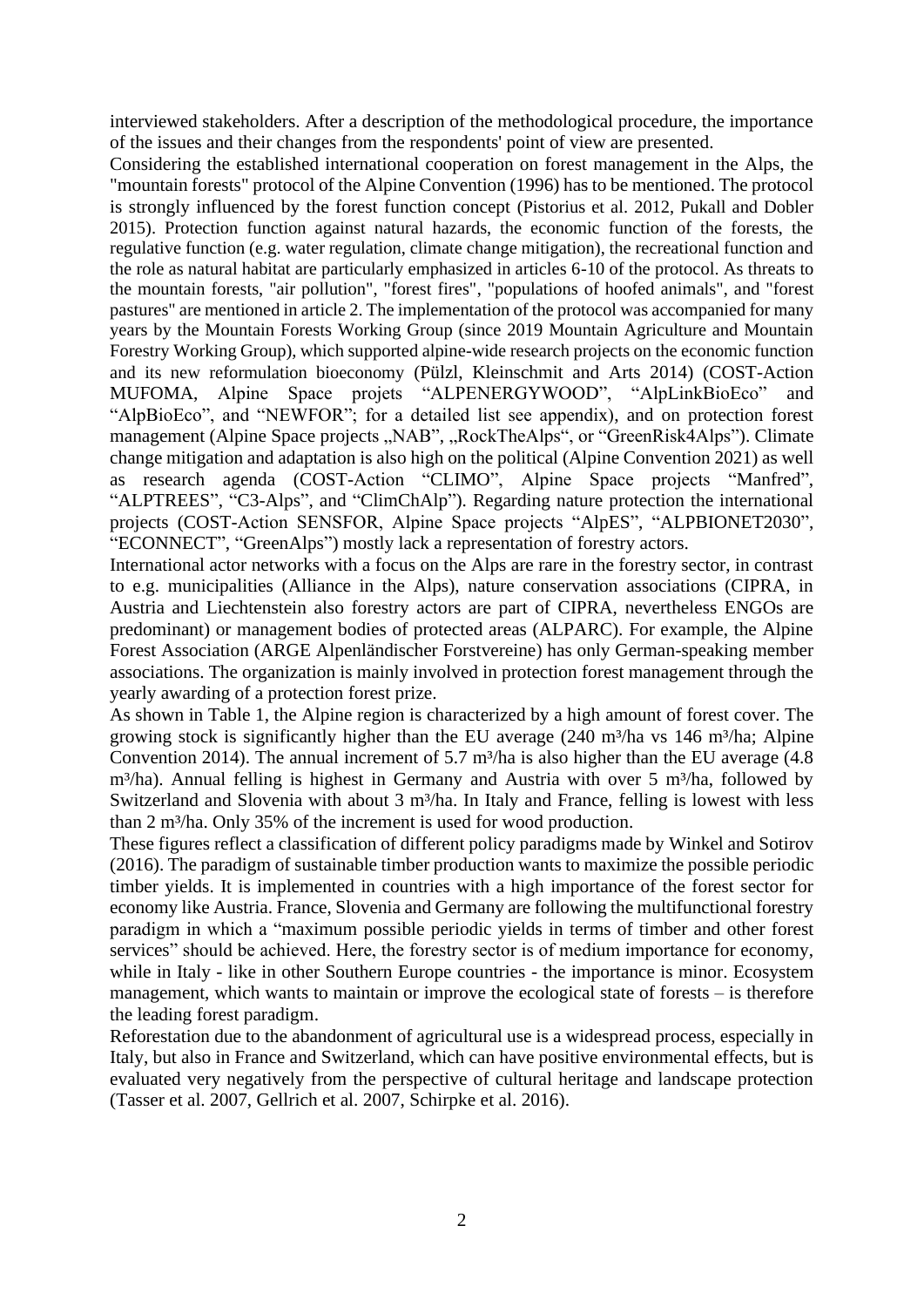*Table 1: Characteristics for the study area based on Alpine Convention (2014). Data refer to the Alpine Convention area. The countries Liechtenstein and Slovenia are not shown, as they were not evaluated in the survey. \*Information from UNECE and FAO (2020) \*\*Statistical data of Baden-Württemberg and Bavaria*

|             | Austria (A)    | ີ<br>France (F) | Germany      | Italy $(I)$ | Switzerland                 | Alpine     |  |  |
|-------------|----------------|-----------------|--------------|-------------|-----------------------------|------------|--|--|
|             |                |                 | (D)          |             | (CH)                        | Convention |  |  |
|             |                |                 |              |             |                             | Area       |  |  |
| Forest area | 52.7%          | 40.5%           | 40.4%        | 48.2%       | 30.2%                       | 45.7%      |  |  |
| Annual      | 0.11%          | 0,78%           | $< 0.1\%$    | 0,9%        | 0,6%                        | 0,52%      |  |  |
| increase of |                |                 |              |             |                             |            |  |  |
| forest area |                |                 |              |             |                             |            |  |  |
| Public      | 22%<br>(state) | 38%             | 50% (state : | 36%         | 68%                         | 40%        |  |  |
| forests     | forests        | (mostly)        | communal     |             | (communal                   |            |  |  |
|             | predominat)    | communal        | forests      |             | forests                     |            |  |  |
|             |                | forests)        | $1:1^{**}$   |             | $predominat$ <sup>*</sup> ) |            |  |  |

## **2. Methodology**

### **2.1 Comparative analysis of different policy issues**

Sotirov and Arts (2018, 691) identified "a general lack of systematic comparative analysis across country contexts, levels of governance, and a variety of forest-relevant policy issues." Therefore, our study explores the stakeholder perception of relevant policy issues for the Alpine region including not only classical forest policy issues but also issues from related policy sectors like nature protection, hunting and natural hazards management.

Central for the survey is a list of 16 policy issues (see table 2), which structure the survey. The list was developed in three stages: Based on the above mentioned analysis of the policy processes within the Alpine Convention and the research in the Alpine Space program as well as the cost actions, a preliminary list of 15 issues was drafted with expert knowledge of the Chair of Forest and Environmental Policy on the policy processes in Germany, Austria and Switzerland.

This list was discussed with the project partners from France, Italy and Switzerland and in a workshop during the 3rd Annual EUSALP Forum on 29.11.2019 with stakeholders from all EUSALP countries.

Originally, the following change processes should be treated separately from the policy issues, as they influence all policies:

- Climate change mitigation

- Climate change adaptation

- Societal change with the processes urbanization, increasing importance of nature protection and animal rights/welfare concerns

However, feedback from the stakeholder workshop made it clear that stakeholders perceive climate change mitigation/adaptation as own policy issues and no longer as a mainstreaming of existing policies. Therefore, they were included in the list of policy issues. The issue of the effects of forests on human health, which is gaining ground in Europe under the Japanese term "Shinrin Yoku", was not included in the Italian version after feedback from Italian stakeholders and was therefore not evaluated.

A major challenge in developing the list of policy issue was to take into account the different meanings of relevant key terms and the delimitations of the policy issues, which are reflected in the different policy arrangements depending on the countries. For the exact wording of the issues in German, Italian and French see the supplementary information. In the following paragraphs the policy issues will be described and possible differences between the countries highlighted using the feedback of the stakeholder workshop and scientific literature.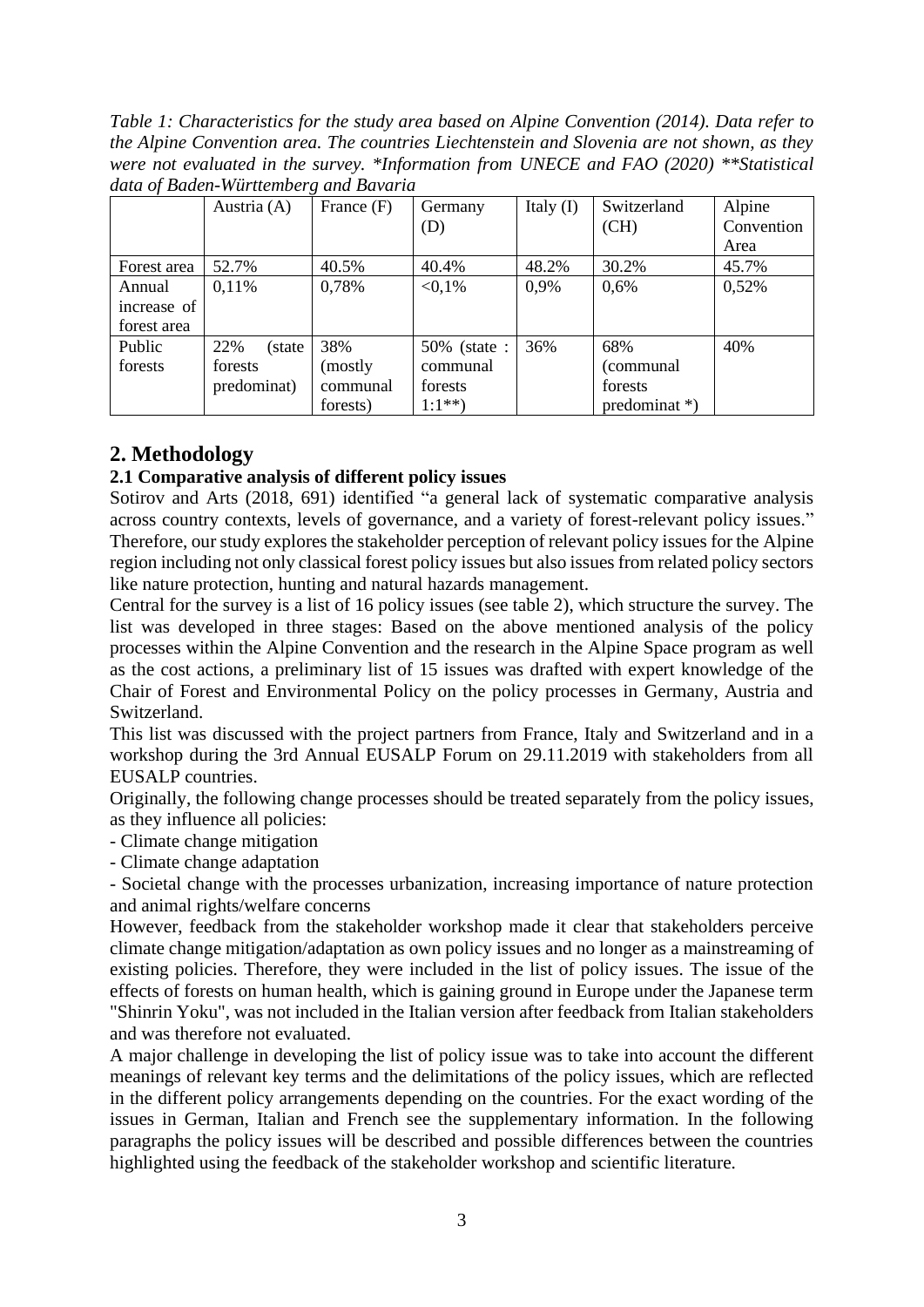A first group of policy issues deals with economic issues. The issue **profitability of forest enterprises** is influenced on the one hand by the above described basic policy paradigm and on the other hand by the distribution of forest ownership (see Table 1). While in Germany and Austria the focus is clearly on private forest owners, in France and Switzerland communal forests play a more important role. In the forest strategies of the countries, the issue is usually given a focus (Sotirov and Storch 2018). In all countries there are national and regional initiatives that promote timber marketing and establish regional value chains (Weiss, Ludvig and Živojinović 2020). In Austria and Germany, due to the strong demand for wood from large sawmills and the paper industry, forest associations have been promoted to ensure the **mobilization of timber in private forests for industrial use**. Particularly in Italy, but also in the south of Switzerland and France, **non-wood forest products** (e.g. use of Castanea sativa, mushrooms) are sometimes more important than wood production; regional value chains are also being developed here (Pettenella and Secco 2006). The issue **forest pasture and other agroforesty** has a contradictory meaning. As mentioned in the Mountain Forest Protocol of the Alpine Conventino, forest pasture as a so-called secondary use can pose a threat, especially to the protection function. However, the assessment of forest pasture is changing, as positive effects on nature conservation and landscape are increasingly emphasized (Ewald 2000, Rupp 2013). This change is now also reflected in the concept of agroforestry systems, which have predominantly positive connotations, especially in research contexts but also in the common agricultural policy (Rigueiro-Rodróguez, McAdam and Mosquera-Losada 2009). The issue **forest conversion** has shaped the forestry discourse in Germany since the storms Vivian and Wiebke in the 1990s (von Teuffel et al. 2005). With the help of subsidies and extension services as well as clear objectives in the state forest, monocultures like pure spruce stands should be converted into stable mixed stands, thus reducing the economic risks for the forest enterprises. Economic reasons also shape the discourse in the southern alpine regions on how to deal with the widespread coppice stands (Nocentini 2009).

The second group of policy issues deals with protection forests and the preservation of forests. Since the introduction of the concept of protection forests in the 19th century, the two meanings have been closely linked. "Forests protect us, thus we need to protect the forests". (protection forest myth; Suda and Arzberger 2010, 286). Despite the close cooperation in protection forest management described in the introduction, the meaning of the issue **protection forest management** differs between the countries. Usually, site and object protection forests are distinguished with the goal to reduce the force of natural processes (Wehrli et al. 2007). Protection of groundwater as well as the protection against air pollution are possible other meanings which were not included in the description of the issue (see table 1). With regard to the management of biotic or non-biotic disasters in forests, protection against wind throw is an Alpine-wide issue. Fire management has so far been more of a problem in the Southern Alps (Wastl et al. 2013, Müller, Vilà-Vilardell and Vacik 2020) and bark beetle management is limited to the distribution area of Norway spruce (Picea abies) (Bebi et al. 2017). The issue of **hunting/impact by game** is not included in the biotic disasters, because hunting is actually a separate policy field in the countries studied, but like the policy field of nature conservation with its specific laws, it has a high influence on forest management.

The third group of policy issues deals with the protection of forests as ecosystems and as land resources. While, as already described in the introduction, natural succession on abandoned agricultural land is the important issue **increase of forest area** especially in the Southern Alps, pressure on forests due to urbanization trends and demands of tourism are important in all countries (Malek, Scolobig and Schröter 2014, Barker 1982). Depending on the political tradition, clearing is restricted to different degrees in the Alpine countries. While in Switzerland, for example, a very restrictive practice prevails due to the high importance of protection forests, Bavarian clearing regulations are characterized by the liberal discourse (Pukall and Dobler 2015). With regard to nature conservation, a distinction was made between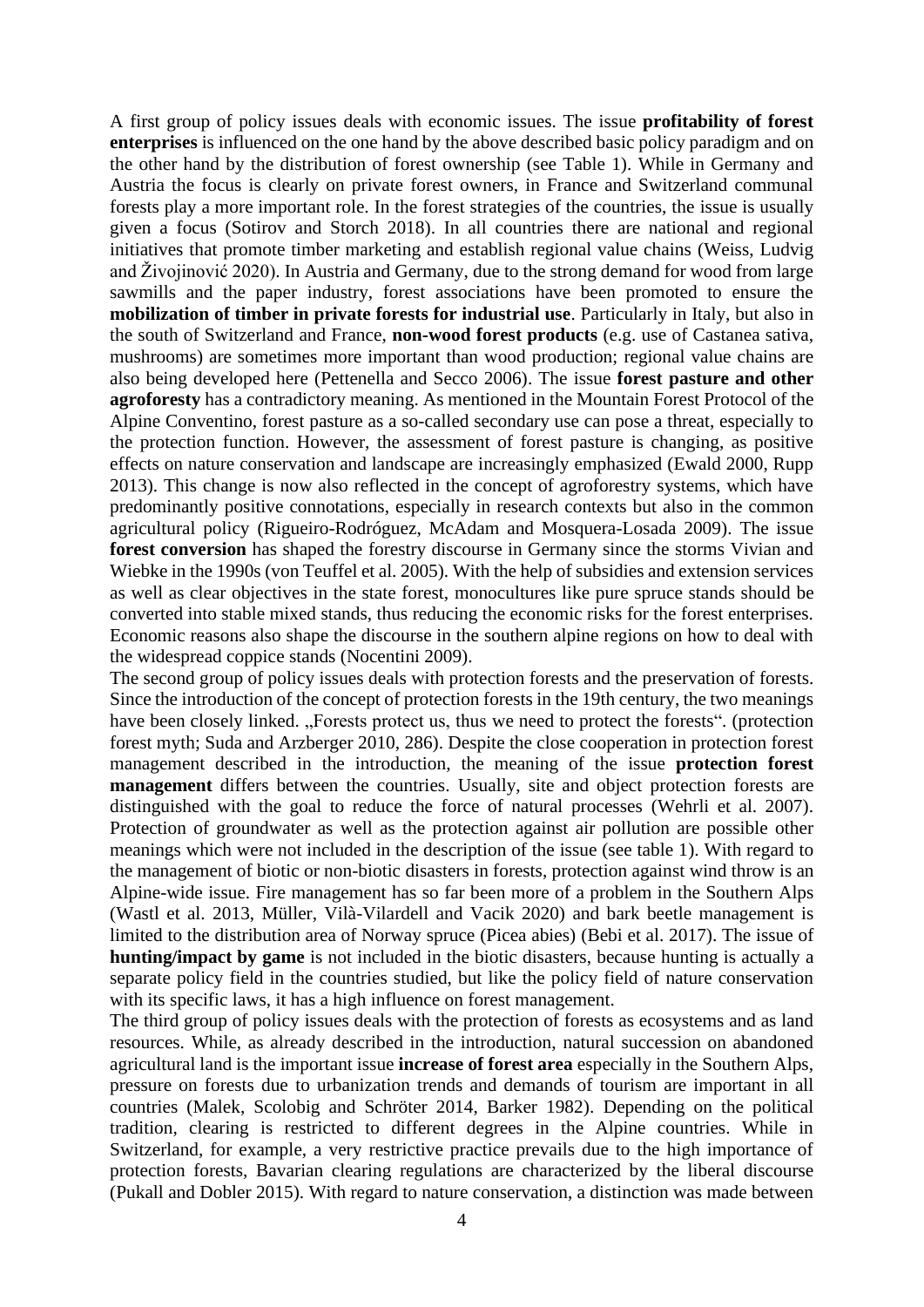general **nature conservation** rules and the issue **return/management of large carnivores**, as the latter interacts with hunting and thus other actor constellations (e.g. the working group "Large Carnivores, Wild Ungulates and Society" of the Alpine Convention) are relevant than in the implementation of nature conservation measures in forests The implementation of European nature conservation policy meets with great resistance from forest actors in all EU countries (Winkel et al. 2015). Switzerland, as a non-EU member, thus occupies a special position here. Conflicts are likely less escalated due to the lesser enforcement of protected areas (Angst 2012).

The issue **forest and recreation, forest as cultural heritage** is considered as own issue in the forest function as well as the ecosystem services discourse. Due to the increasing recreational use especially in the proximity of agglomerations conflicts between recreational use and forest management are observed and have to be solved mostly on a regional basis (Pröbstl et al. 2010). During the stakeholder workshop it was emphasized that the cultural role of forests is of special importance in Italy. Due to the increasing conflicts due to the changing societal demands on forests increasing attention is put on the issue **image of forestry in society** (Kleinschmit and Krott 2008, Park and Kleinschmit 2016).

As explained above also **climate change impact and adaptation** as well as **climate change mitigation** were addressed as policy issue. EU LULUCF regulation (Nabuurs, Arets and Schelhaas 2018), the increasing discussion about bioeconomy as a strategy for climate change mitigation (Pülzl et al. 2014), national / regional climate change mitigation and adaptation plans, different necessary knowledge resources, and the clear separation between the terms in the climate change discourse (Duguma, Minang and van Noordwijk 2014) were the reason to distinguish between the two issues.

*Table 2: List of policy issues. Policy issues were named (bold font) and explained in a few terms for the better understanding of the respondents (in brackets). For a translation of the terms see the supplementary information.*

| <b>Profitability of forest enterprises</b> (improving the economic situation of forest enterprises) |
|-----------------------------------------------------------------------------------------------------|
| Mobilization of timber in private forests for industrial use (increased wood supply for             |
| sawmills, bioeconomy and the wood market)                                                           |
| Management/economic use of non-wood forest products (including the value chain e.g.                 |
| for mushrooms, medical herbs, chestnuts)                                                            |
| <b>Forest pasture and other agroforestry systems</b> (includes also short rotation coppices         |
| within agriculture land)                                                                            |
| <b>Forest conversion</b> (e.g. from coppice to high forests or from pure stands to mixed stands)    |
| <b>Protection forest management</b> (focus on site and object protection forests)                   |
| Management of biotic or non-biotic disasters in forests (e.g. fire management, pest                 |
| control)                                                                                            |
| Hunting/impact by game (roe and red deer, chamois, wild boar)                                       |
| <b>Increasing forest area</b> (e.g. due to abandonment of farmland)                                 |
| <b>Pressure on forests</b> (e.g. by agriculture, road and housing construction)                     |
| Nature protection in forests (changes in the forest management e.g. due to national or              |
| international legislation, invasive species)                                                        |
| Return / management of large carnivores (wolf, bear, lynx)                                          |
| Forest and recreation, forest as cultural heritage (opportunities and problems for                  |
| landowners)                                                                                         |
| Image of forestry in society (e.g. media coverage on big machinery like harvesters,                 |
| (mis)understanding of forestry)                                                                     |
| <b>Climate change impact and adaptation</b> (e.g. management of climate induced calamities:         |

**Climate change impact and adaptation** (e.g. management of climate induced calamities; use of adapted tree species)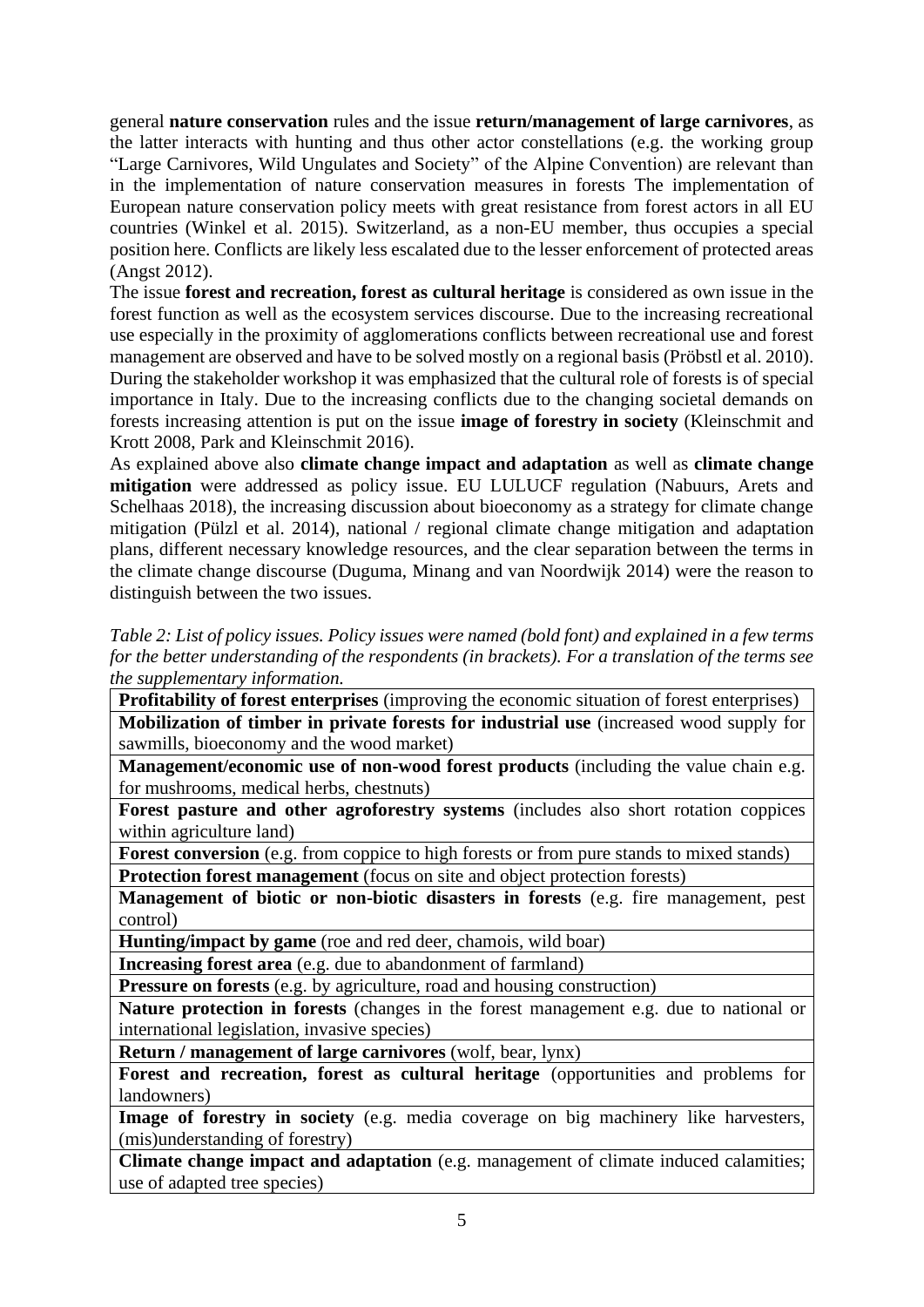**Climate change mitigation** (CO2 storage in the forests and their soils as well as storage by the use of timber)

#### **2.2. Survey description**

The data collection took place between 11. May 2021 and 1.June 2021. In average, respondents needed 18:51 min  $(SD = 8:53$  min) to answer the questionnaire. The survey was administered in English, French, German and Italian. Besides the English version, the translations were conducted by the national project partners to ensure comparability and to take idiomatic differences into account.

For an overview on the survey and the different sections see table 3. For screenshots of every page, please see the supplementary information. The questionnaire started with a short welcoming page focussing on the purpose of the project. This was followed by section 2 which elicited numerous information on the participants' organization including their fields of activity (forestry, hunting, natural hazard management, nature protection, value chain if wood and nonwood forest predicts, other), the country and region where they are located as well as their level of action (local/regional/national/international).

| <b>Section</b>              | <b>Description</b>                                                         |
|-----------------------------|----------------------------------------------------------------------------|
|                             | Welcome page                                                               |
| $\mathcal{D}_{\mathcal{L}}$ | Organizations                                                              |
| 3                           | Ratings of the importance for all policy issues today                      |
|                             | Ratings of the changes in the importance for all policy issues in 10 years |
|                             | Policy development of the 3 highest ranked policy issues                   |
| 6                           | Feedback                                                                   |

*Table 3: Content of the survey*

From section 2 onwards, it was allowed to skip individual questions to increase the level of commitment. In section 3, the participants were asked to rate the importance of the 16 above described policy issues in their country today. The participants also had the option to name an issue which was not included in the list. The ratings were assessed with a seven-step Likertscale ranging from  $0 (= not at all important)$  to  $6 (= extremely important)$ . Section 4 focussed on the future outlook by asking how the importance of the policy issue will change within the next 10 years ranging from -3 (= strongly decrease) to  $(+3)$  = strongly increase), offering a 0 (= no change) in between.

In the following ranking section, the participants were asked to pick the most important issue for their own work from the list of the 16 issue and to specify their answer. They were asked since when the selected issue is on the political agenda, how much the issue was influenced by climate, animal welfare, nature protection, economic and societal concerns. Furthermore, the participants had the opportunity to name new actors who have influenced the selected issue over the last ten years (open question), to provide information on the steering tools in use as well as the funding and support networks as well as government reactions, good practice examples from the regional level and the alpine region in general (open question). Finally, the participants could give their e-mail address in case they are available for expert networking on the issue in the future. This section on the first issue was followed by two identical ranking sections for the second and third most important issues for their work. Open questions were coded by the authors using an inductive approach.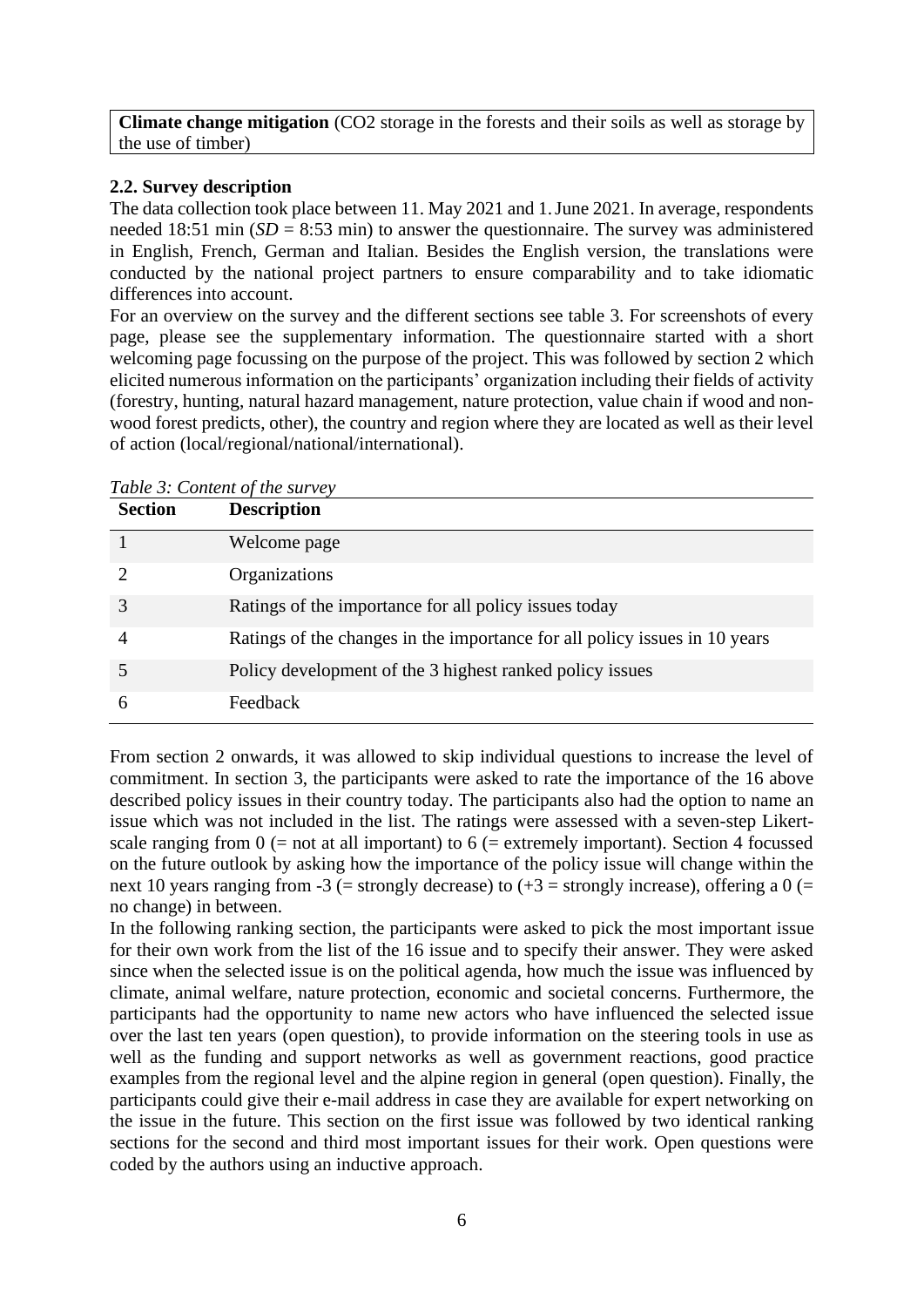#### **2.3 Sample**

With the help of the project partners, the research team created lists with contact information of forestry-related organisations and staff in Austria, France, Germany, Italy, Liechtenstein, Slovenia and Switzerland. The participants of the study were then recruited by e-mail. The email text included the invitation link to the survey and a short description of the project.

In total,  $n = 2274$  persons were contacted to take part in the survey. Of those,  $n = 922$  started and  $n = 523$  completed the entire survey. The number of participants who finished at least all questions to the highest ranked issue in section 5 (reaching page 20, see supplementary information) was  $n = 624$ . In order to include the data from as many participants as possible and because the article aims to focus on the rating data in particular, it was decided to use the data of those having finished the first ranking  $(n = 624)$  for the following analyses.

| Country       | $n$ (contacted) $n$ (page 20) |                             | response rate (page 20) |
|---------------|-------------------------------|-----------------------------|-------------------------|
| Austria       | 530                           | 90                          | 17 %                    |
| France        | 98                            | 37                          | 38 %                    |
| Germany       | 292                           | 72                          | 25 %                    |
| Italy         | 326                           | 124                         | 38 %                    |
| Liechtenstein | 7                             | $\mathcal{D}_{\mathcal{L}}$ | 29 %                    |
| Slovenia      | 77                            | 6                           | 8 %                     |
| Switzerland   | 944                           | 293                         | 31%                     |
| <b>Total</b>  | 2274                          | 624                         | $27\%$                  |

*Table 4. Number of participants per country (contacted/reaching page 20)*

Response rate was lowest in Slovenia and Austria due to the lack of project partners from this countries. Additionally, Slovenian respondents had to answer in a foreign language (English). The highest number of participants come from Switzerland 47%, followed by Italy 20% and Austria 14%. Due to the small numbers, Liechtenstein and Slovenia are not represented in country comparisons.

Participants could provide information on the fields of activity of their organization with forestry being the largest group ( $n = 475$ ), followed by nature protection ( $n = 253$ ). See figure 1 for splits per country. The majority of participants stated that they work on the regional level  $(n = 331, 53\%)$ , followed by the local level  $(n = 187, 30\%)$ , national level  $(n = 55, 9\%)$ , other  $(n = 32)$  and international level  $(n = 18)$ .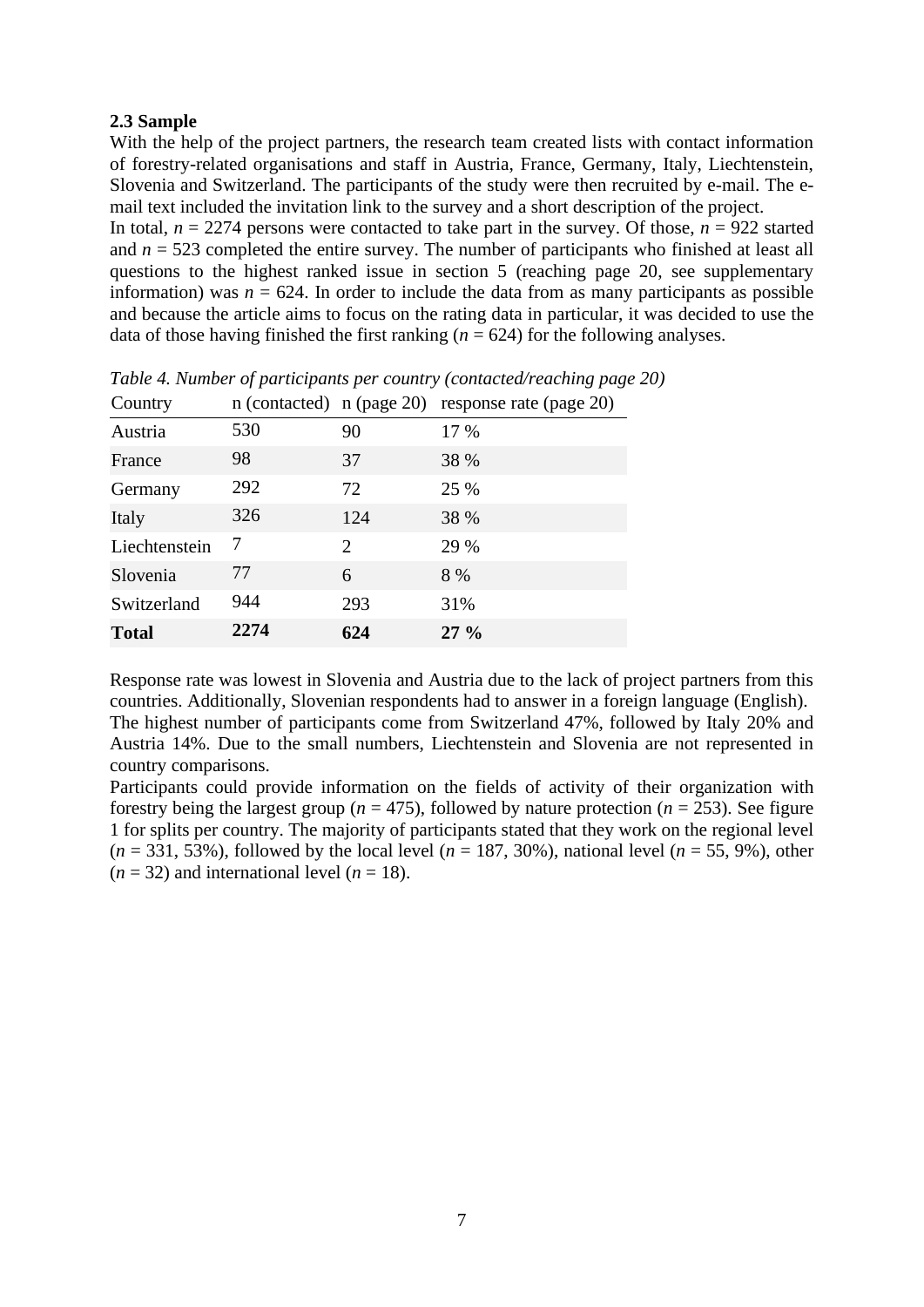

*Figure 1. Organisations' fields of activity per country for n = 624. Participants were allowed to select multiple fields of activity for their organization.*

# **3. Results**

### **3.1 Importance of the different policy issues in the countries**

The issue which was rated as the most important one for today was climate change impact and adaptation ( $M = 4.98$ ,  $SD = 1.19$ ), followed by management of biotic or non-biotic disasters in forests ( $M = 4.67$ ,  $SD = 1.25$ ) and protection forest management ( $M = 4.34$ ,  $SD = 1.50$ ; see figure 2).

Following the classification of Lenhard and Lenhard (2016), there were seven country comparisons reaching large effect sizes  $(r > .50)$ . Only the group differences reaching this threshold are reported below (see supplementary material for all statistically significant comparisons). The German sample ( $M = 4.92$ ,  $SD = 1.41$ ) rated the issue of **forest conversion** as much more important than the participants from France ( $M = 3.08$ ,  $SD = 1.62$ ),  $t(64) = -$ 5.824,  $p < .001$ ,  $r = .59$ . Levene's test had been significant,  $F(4, 593) = 4.893$ ,  $p < .001$ . Following the recommendations by Field (2013), Welch's test was calculated,  $F(4, 162) =$ 14.407, *p* < .001. The **management of disasters** was also rated much higher by the participants from Germany ( $M = 5.39$ ,  $SD = .97$ ), compared to the sample from France ( $M = 4.05$ ,  $SD =$ 1.10),  $t(65) = -5.973$ ,  $p < .001$ ,  $r = .59$ . Levene's test had been significant,  $F(4, 597) = 4.42$ , *p* = .002. Welch's *F*(4, 160) = 16.893, *p* < .001.For Italian participants (*M* = 3.17, *SD* = 1.53), the issue **non-wood forest products** was much more important than for the French sample ( $M =$ 1.65,  $SD = 1.11$ ),  $t(81) = -6.61$ ,  $p < .001$ ,  $r = .59$ . Again, Levene's test had been significant,  $F(4, r)$ 597) = 2.48, *p* = .043. Welch's *F*(4, 165) = 14.239, *p* = .016. Participants from Switzerland (*M*  $= 4.55$ ,  $SD = 1.44$ ) rated the issue of **protection forest management** as much more important than those from France ( $M = 3.59$ ,  $SD = 1.28$ ),  $t(48) = -4.212$ ,  $p < .001$ ,  $r = .52$ . Levene's test had not been significant,  $F(4, 598) = .261$ ,  $p = .201$ , ANOVA,  $F(4, 598) = 8.154$ ,  $p < .001$ .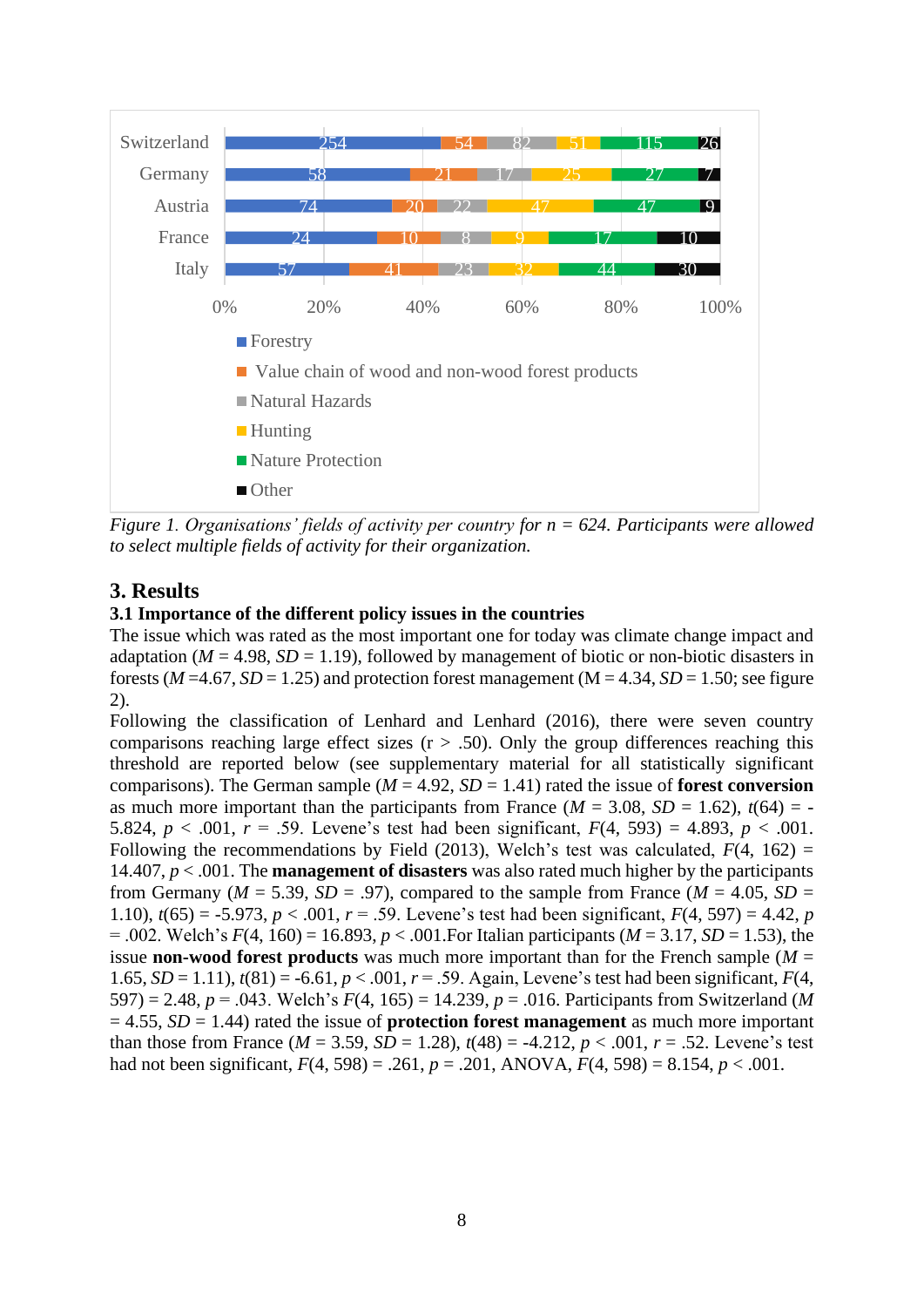

*Figure 2: Importance of policy issues per country; mean (uw) is the unweighted mean value across all participants (n = 624).* 

The issue which increases most its importance within the next 10 years was climate change impact and adaptation ( $M = 2.39$ ,  $SD = .85$ ) followed by management of biotic or non-biotic disasters in forests ( $M = 1.92$ ,  $SD = 1.06$ ) and climate change mitigation ( $M = 1.89$ ,  $SD = 1.12$ ; see figure 3). As in section 3, the sample from Germany ( $M = 1.99$ ,  $SD = 1.08$ ) rated the issue of forest conversion higher than the participants from France  $(M = 0.70, SD = 1.24)$ ,  $t(64) = -$ 5.322,  $p < .001$ ,  $r = .55$ . This time, also the difference between the Swiss ( $M = 0.79$ ,  $SD =$ 1.1.39) and the German samples reached a large effect,  $t(134) = 7.835$ ,  $p < .001$ ,  $r = .56$ . Levene's test had been significant, *F*(4, 595) = 2.658, *p* = .032. Welch's *F*(4, 162) = 18.506, *p* < .001. The image of forestry in 10 years was rated as stronger increasing by the French participants ( $M = 5.68$ ,  $SD = 1.23$ ) than by the Swiss sample, ( $M = 4.85$ ,  $SD = 1.17$ ),  $t(44) =$ 3.863,  $p = .003$ ,  $r = .50$ . Levene's test had not been significant,  $F(4, 593) = 1.673$ ,  $p = .155$ . The ANOVA,  $F(4, 593) = 5.004$ ,  $p < .001$ .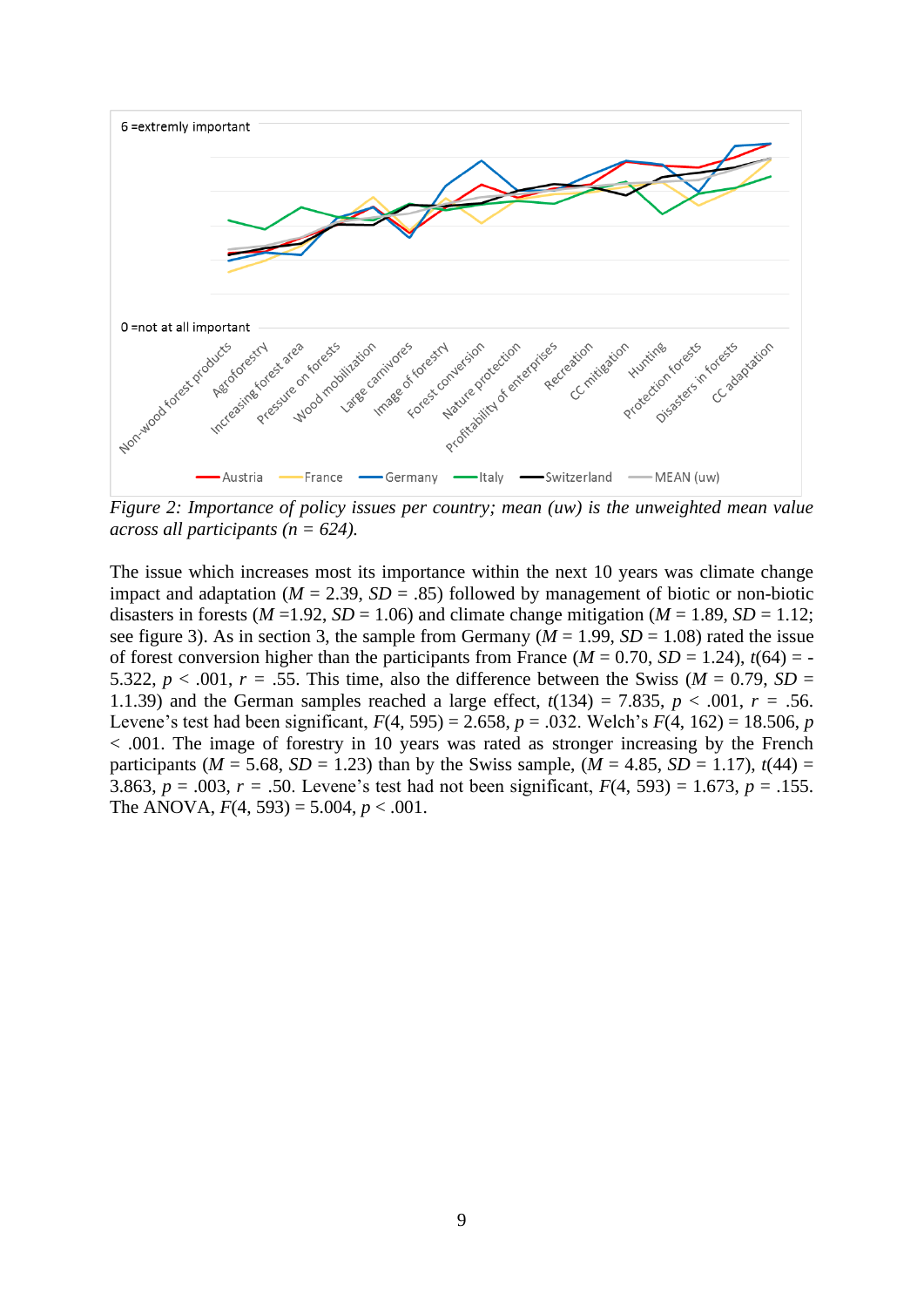

*Figure 3: Changes of the importance of the policy issues per country; mean (uw) is the unweighted mean value across all participants (n = 624).* 

In summary, country patterns only emerged to a certain extent. For example, the participants from Austria and Bavaria showed similar rating tendencies across most items. Furthermore, there were particularly high ratings of the German sample for the issue of forest conversion. The key term "Waldumbau" influences in Germany also the discourse about the issues profitability of forest enterprises, disasters in forests and climate change adaptation (Hartard and Schramm 2009). Regarding some issues, the sample from Italy showed a special rating pattern which is relatively distinct from the other four countries, namely with particularly high ratings for non-wood forest products, forest pasture and other agroforestry systems as well as increasing forest areas. On the other hand, there were particularly low ratings by the Italian participants for hunting/impact by game and the issue of climate change impact and adaptation. The country means regarding the changes of the importance of the issues are more aligned to each other than in the actual importance (see figures 3 and 4). And indeed, this is also reflected in the mean standard deviations in the than for the country comparisons (0.26 vs. 0.40). As a result, this suggests a higher consistency between the countries for the ten year-perspective compared to the ratings for the current importance. Notably, the response patterns do not hint at a clear north-south divide between the countries.

Independent t-tests were calculated to investigate possible group differences regarding the professional background of the respondents. These analyses consist of the whole data set again, including the participants from Liechtenstein and Slovenia. Overall, there were three relevant, medium-sized differences (Cohen's  $d = .5$  to  $.8$ ) between the professional fields, according to the classification of effect sizes by Lenhard and Lenhard (2016). Participants working in forestry ( $n = 469$ ,  $M = 4.52$ ,  $SD = 1.48$ ) rated hunting as significantly more important compared to those who don't work in this field ( $n = 138$ ,  $M = 3.56$ , SD = 1.63),  $t(605) = 6.533$ ,  $p < .001$ , *Cohen's d* = .616. Participants working in forestry ( $n = 471$ ,  $M = 4.80$ ,  $SD = 1.21$ ) rated the management of biotic or non-biotic disasters in forests as significantly more important compared to those who don't work in this field  $(n = 139, M = 4.17, SD = 1.33)$ ,  $t(608) = 5.343$ ,  $p < .001$ , *Cohen's d* = .516. Participants working in the field of natural hazard management (*n*  $= 154$ ,  $M = 4.91$ ,  $SD = 1.24$ ) rated the protection forest management as significantly more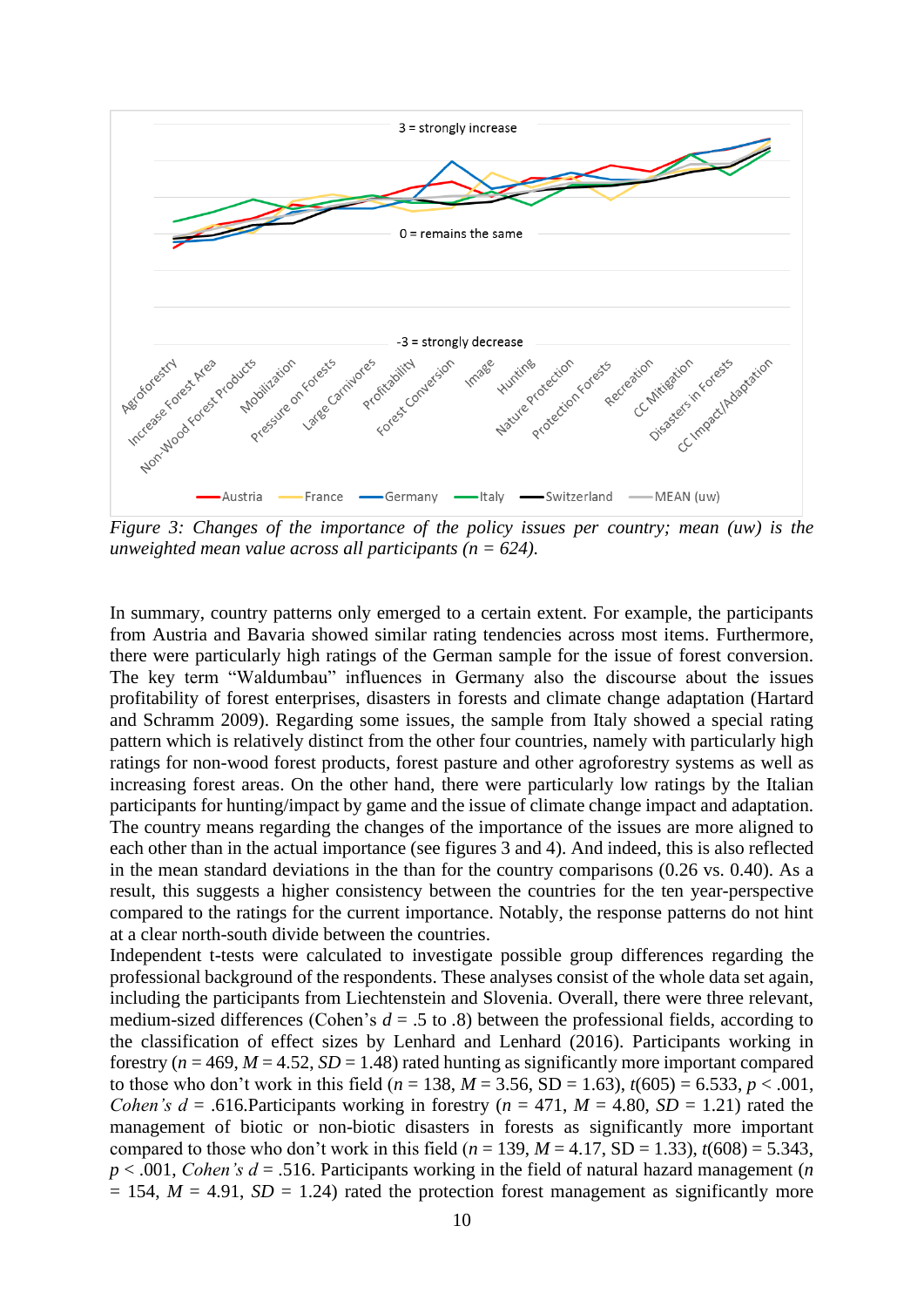important compared to those who don't work in this field  $(n = 457, M = 4.13, SD = 1.54)$ ,  $t(609)$  $= 5.694, p < .001, Cohen's d = .531.$ 

There were no other medium-sized or higher differences between the fields of activity for the ratings regarding the future importance of the topics. Overall, the professional background only marginally influence the rating of the issues.

Correlation coefficients were calculated to identify possible relationships between the different issues. The highest Pearson's *r* values can be found for the issue of climate change impact and adaption with climate change mitigation which correlate positively by  $r = .484$  and the issues of forest pasture and other agroforestry systems with increasing forest areas, Pearson's *r* = .479. Notably, there were no significant negative correlations between any of the given issues for both ratings and only small negative values for climate change impact and adaptation with agroforestry issues as well as increasing forest areas. Furthermore, there was a small negative relationship between hunting and non-wood forest products (see figure 5).

There is the same pattern for the rating of the future changes with similar values: climate change impact and adaption correlates positively with climate change mitigation by  $r = .452$  and the issue of forest pasture and other agroforestry systems with increasing forest areas by  $r = .445$ . The small negative relationships for the actual importance decrease even further.

In summary, the correlations between all variables tend to be small to marginal indicating that they measure distinct constructs. Although the Kaiser-Meyer-Olkin tests for both ratings show acceptable values (KMO = .79), the Kaiser criterion (Eigenvalue > 1) indicates a one-factor solution which does not provide any additional insights and fits to the overall pattern of low correlations.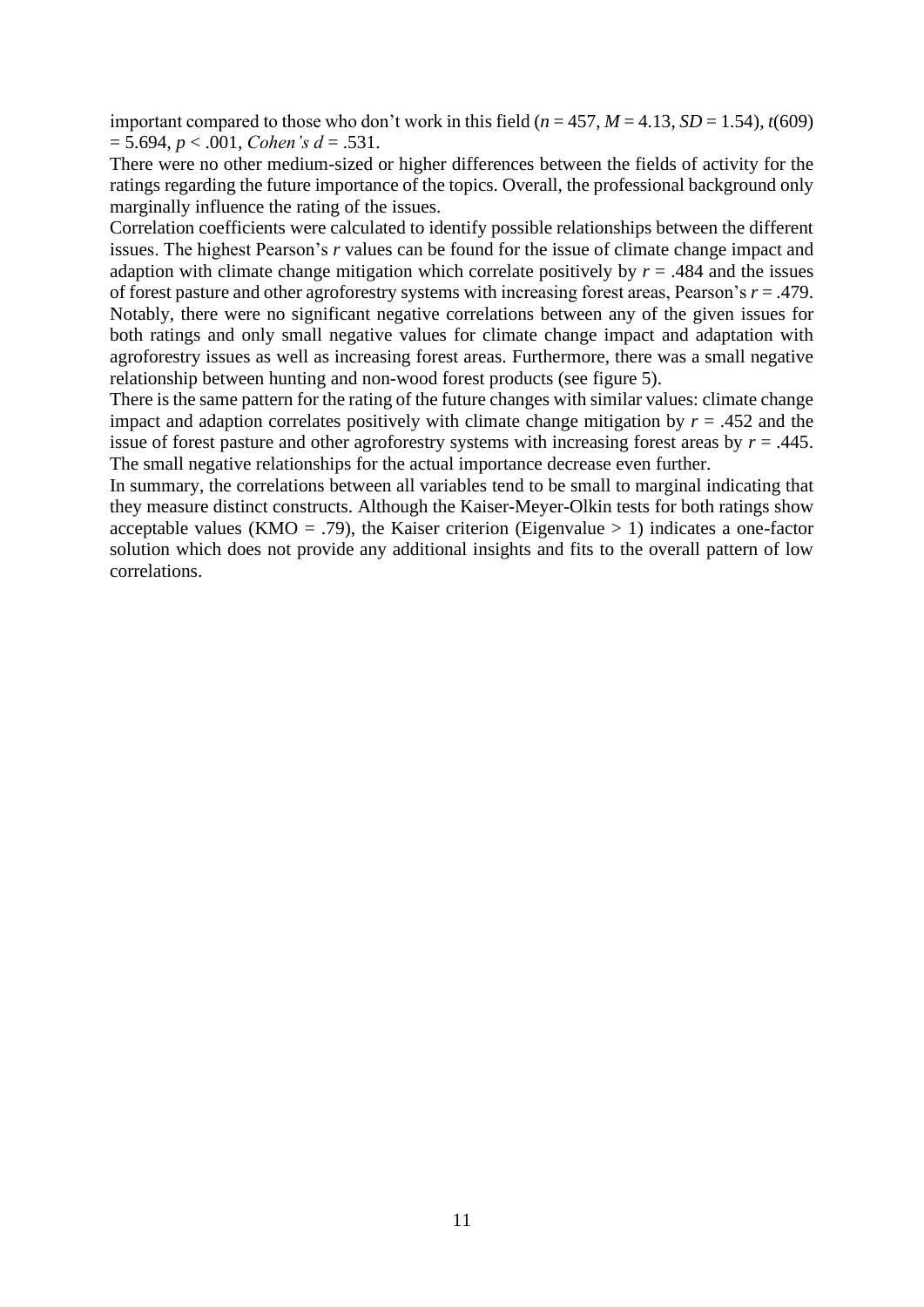| $CC$ Impact $-$           |                    | 0.452 | 0.066                           | 0.177 | 0.188 | $-0.008$              | $-0.018$ | 0.032 | 0.03     | 0.079     | 0.31         | 0.211                                    | 0.046 | 0.018 | 0.167                     | 0.104 |
|---------------------------|--------------------|-------|---------------------------------|-------|-------|-----------------------|----------|-------|----------|-----------|--------------|------------------------------------------|-------|-------|---------------------------|-------|
| CC Mitigation             | 0.484              |       | 0.073                           | 0.215 | 0.19  | 0.066                 | 0.083    | 0.131 | 0.218    | 0.138     | 0.261        | 0.262                                    | 0.104 | 0.108 | 0.176                     | 0.105 |
| Hunting                   | 0.218              | 0.098 |                                 | 0.089 | 0.229 | $-0.009$              | 0.068    | 0.128 | 0.06     | 0.018     | 0.213        | 0.086                                    | 0.04  | 0.14  | 0.145                     | 0.217 |
| Recreation                | 0.191              | 0.265 | 0.12                            |       | 0.205 | 0.15                  | 0.121    | 0.224 | 0.239    | 0.095     | 0.152        | 0.325                                    | 0.139 | 0.087 | 0.174                     | 0.194 |
| <b>Forest Conversion</b>  | 0.232              | 0.267 | 0.197                           | 0.29  |       | 0.221                 | 0.178    | 0.177 | 0.268    | 0.18      | 0.234        | 0.299                                    | 0.123 | 0.131 | 0.247                     | 0.13  |
| Agroforestry              | $-0.023$           | 0.052 | 0.066                           | 0.109 | 0.171 |                       | 0.445    | 0.148 | 0.377    | 0.172     | $-0.017$     | 0.168                                    | 0.279 | 0.106 | 0.231                     | 0.201 |
| Increase Forest Area      | $-0.029$           | 0.09  | 0.038                           | 0.075 | 0.084 | 0.479                 |          | 0.224 | 0.265    | 0.224     | 0.09         | 0.156                                    | 0.255 | 0.108 | 0.225                     | 0.25  |
| Image                     | 0.219              | 0.233 | 0.186                           | 0.303 | 0.249 | 0.125                 | 0.146    |       | 0.211    | 0.273     | 0.189        | 0.23                                     | 0.195 | 0.24  | 0.05                      | 0.061 |
| Non-wood                  | 0.097              | 0.275 | $-0.033$                        | 0.238 | 0.207 | 0.303                 | 0.27     | 0.3   |          | 0.228     | 0.107        | 0.208                                    | 0.165 | 0.126 | 0.184                     | 0.141 |
| <b>Disasters</b>          | 0.356              | 0.278 | 0.286                           | 0.244 | 0.326 | 0.021                 | 0.099    | 0.269 | 0.07     |           | 0.253        | 0.084                                    | 0.158 | 0.284 | 0.117                     | 0.053 |
| Mobilization              | 0.137              | 0.276 | 0.068                           | 0.186 | 0.177 | 0.054                 | 0.138    | 0.256 | 0.177    | 0.303     |              | 0.281                                    | 0.061 | 0.287 | 0.316                     | 0.157 |
| <b>Nature Protection</b>  | 0.242              | 0.214 | 0.039                           | 0.248 | 0.245 | 0.184                 | 0.067    | 0.162 | 0.163    | 0.216     | 0.119        |                                          | 0.191 | 0.117 | 0.303                     | 0.239 |
| Pressure on Forests       | 0.083              | 0.146 | 0.041                           | 0.228 | 0.157 | 0.256                 | 0.176    | 0.171 | 0.165    | 0.125     | 0.137        | 0.264                                    |       | 0.12  | 0.159                     | 0.141 |
| Profitability             | 0.131              | 0.138 | 0.142                           | 0.151 | 0.104 | 0.007                 | 0.054    | 0.246 | 0.099    | 0.268     | 0.313        | 0.007                                    | 0.122 |       | 0.14                      | 0.093 |
| <b>Protection Forests</b> | 0.133              | 0.109 | 0.245                           | 0.114 | 0.145 | 0.315                 | 0.23     | 0.057 | 0.08     | 0.277     | 0.138        | 0.193                                    | 0.247 | 0.167 |                           | 0.373 |
| <b>Large Carnivores</b>   | 0.017              | 0.116 | 0.138                           | 0.175 | 0.145 | 0.32                  | 0.284    | 0.109 | 0.224    | 0.079     | 0.06         | 0.265                                    | 0.198 | 0.035 | 0.309                     |       |
|                           | CC Impact Milogion |       |                                 |       |       | Adroitorestry         |          | Image | Non-wood | Disasters | Mobilization |                                          |       |       |                           |       |
|                           |                    |       | KNorting Registered Contraction |       |       | Instrages Forest Area |          |       |          |           |              | Nature Protection<br>Preselve on Koreals |       |       | Profession Land Carriedes |       |

*Figure 5: Correlation matrix for the ratings of the actual importance (bottom left) and changes of the importance in the next 10 years (top right). Reported correlation coefficient is Pearson's r.* 

#### **3.2 Policy development in the personally highest ranked issues**

In section 5 of the survey (see table 1), respondents had the possibility to describe the policies and actors for the 3 most important issues for their own work. Overall we got 1725 descriptions. Due to the more exploratory nature of section 5 with the use of open questions no statistical tests were performed to verify the observed country differences.

The ranking of the issues show a similar pattern as the rating with two noteworthy differences (see figure 6 and 3). The issue profitability of forest enterprises is more important for the work of the respondents, while climate change mitigation is less important. The above mentioned country features with respondents from Italy dominating the seldom mentioned issues and the higher importance of the issue forest conversion for the German participants remain mostly the same. In Switzerland protection forest management is comparatively important, in France the issues mobilization of timber and image of forestry. In Austria the issues climate change impact and adaptation, hunting and disasters in forests are clearly the most important working areas of the respondents.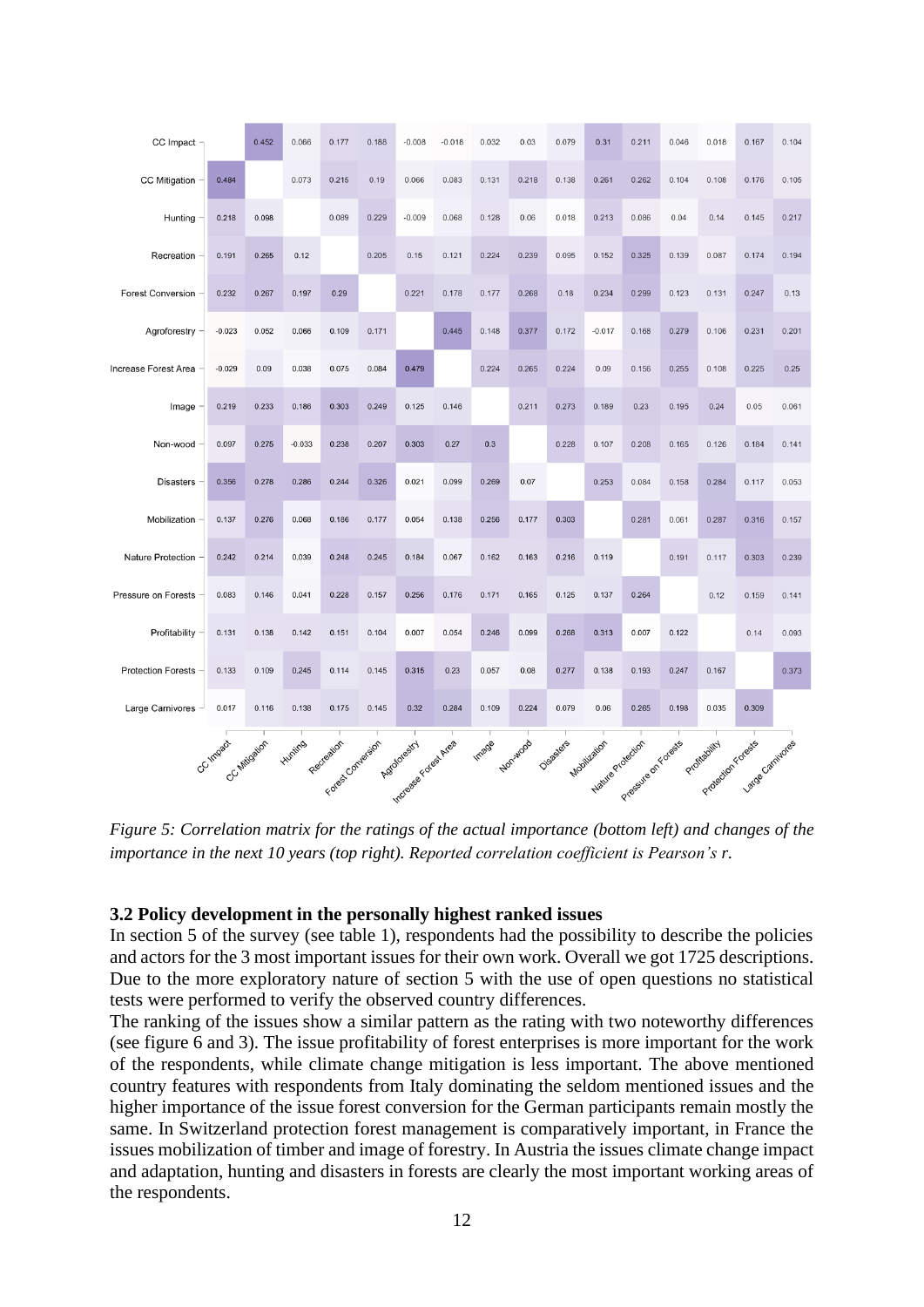

*Figure 6: Ranking of the most important issues for respondents' own work.* 

Overall, increasing animal welfare concerns have only minor influence on policy development over the last 20 years (See figure 7). Increasing economic pressure influences mostly the economic issues as well as the issue pressure on forests. Noteworthy is, that nature protection concerns have a relatively high influence on all forestry related issues. For the issues image of forestry and recreation these concerns have the highest influence. Climate change concerns are of course relevant for the climate change issues but also for the issues dealing directly with stand characteristics like forest conversion, protection forest management, and disasters in forests.



*Figure 7: Influence of general drivers on policy development. Issues a structured according to the description in chapter 2.1*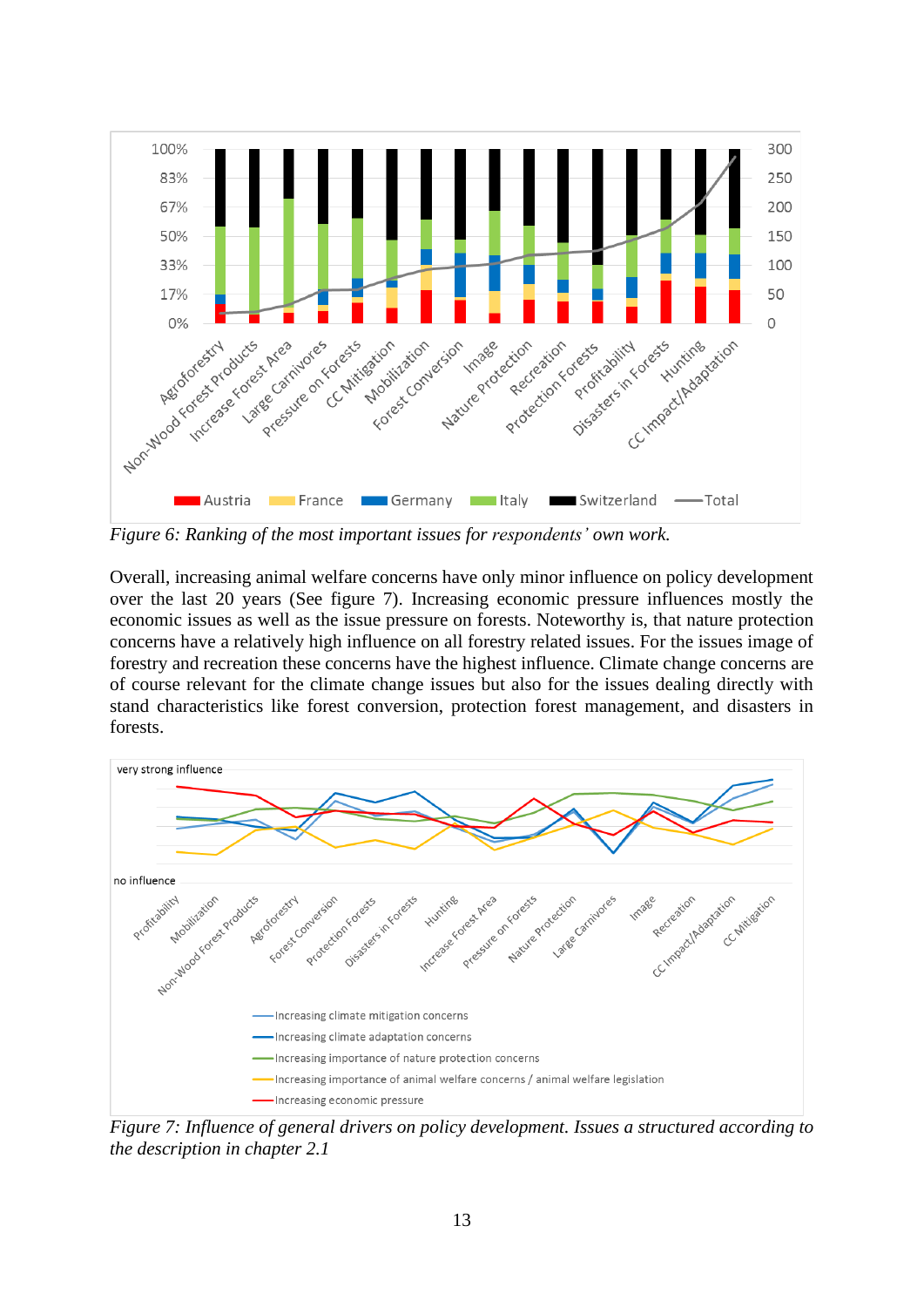Respondents were asked, which new actors entered the policy arena over the last 10 years. Nevertheless, the participants also mentioned important actors or actors which became more influence for the respective issue. Hugh differences between the actor structure are visible in figure 8: In Austria and Germany, over 50% off all mentioned actors were environmental organizations. These organizations influence not only nature protection issues but also economic issues due to their lobbying for strict nature protection. In Switzerland, Italy, and France, many different forestry actors were mentioned, which mostly work on the regional or sub-regional level with the goal to improve the wood and non-wood value chain. In this countries, also state actors as well as municipalities are mentioned to a higher rate. Recreation and tourism actors account for up to 15% of the actors in Austria and Switzerland. In Austria, the question of the free access of recreational users to the forests, which was implemented 1975 in the forest law (Pleschberger 1989), is still a conflicting topic especially regarding the use of forest roads by mountain biker. Mountain bike actors and their advocacy for specific mountain bike trails is a relatively new topic in the issue recreation (Wilkes-Allemann, Hanewinkel and Pütz 2017). In Bavaria, animal welfare actors as well as more traditional hunting actors are influencing the issues hunting and protection forest management (Pukall 2018)



*Figure 8: (New) actors per country, summarized for all issues*

### **4. Discussion**

The goal of the paper is to describe country similarities and differences in Alpine forest policy with regards to relevant policy issues from the forest and related sectors. The presented results have to be interpreted with caution because some response errors were visible. In section II of the survey, respondents could mention an additional issue. 76 of 81 answers could be recoded to issues, which were mentioned in the survey. The answers in section 5 also sometimes revealed a misunderstanding of the selected policy issue. E.g. climate change mitigation and adaptation were not always clearly separated by the respondents which is also a result of the indepth research of Yousefpour and Hanewinkel (2015) on these issues. They performed a factor analysis of the answers to 81 questions about climate change. Here climate change mitigation and adaptation measures loaded on the same factor. E.G., wood utilization is seen as a mitigation (substitution of fossil raw materials) as well as adaptation measure by the respondents of our survey. The new actor "Sylv'ACCTES", which was also mentioned as a best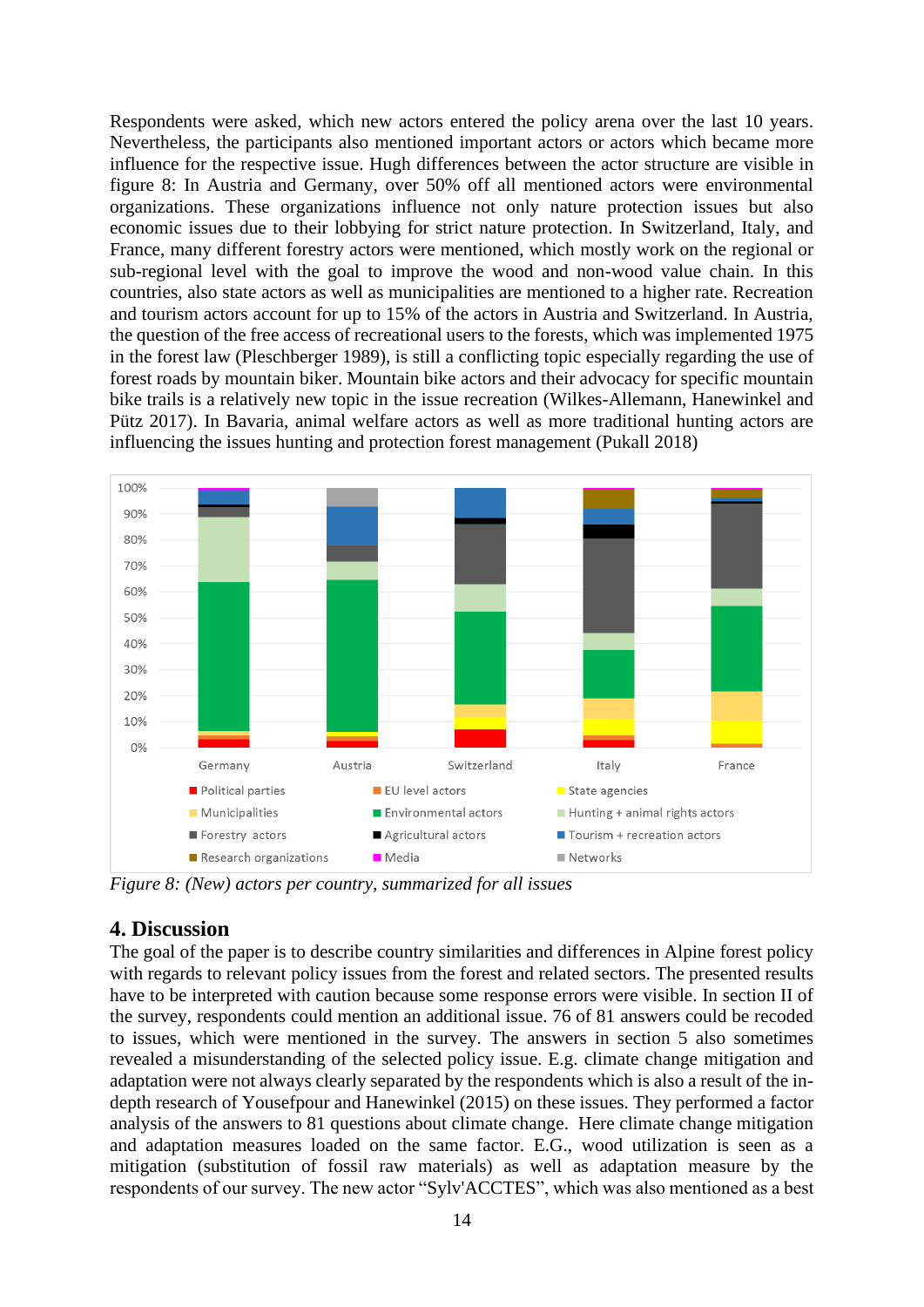practice example by French respondents, uses carbon payments by private firms and public bodies to finance active management of mountain forests. Hereby mitigation and adaptation measures cannot be clearly separated (Fouqueray et al. 2021). Therefore, the list of issues could have been shorter by combining the climate change issues as well as reducing the number of economic issues.

Overall, the classical division of the forest function concept (protection, production and recreation function, Hasel 1971) is reflected in the assessment of the importance of the policy issues. Climate change impacts, i.e. the climate-induced change in tree species composition and the increase of disasters in forest, and damage by game are endangering these functions. Therefore, these issues are also of high importance for the forest stakeholders.

The country differences follow only partly the hypotheses formulated in chapter 1 and 2. As described in chapter 3.1. and 3.2, respondents from Austria and Germany often express similar views, especially regarding the central conflict between a forestry and a nature conservation coalition, which is described by scholars several times (Storch and Winkel 2013, Sotirov and Winkel 2016, Winkel et al. 2011, Hogl 2000, Kvarda and Nordbeck 2012). This conflict is visible also in Switzerland and France, but with a lesser extent. The proposed difference between the multifunctional and the sustainable timber production paradigm (Winkel and Sotirov 2016) is not visible in the survey data. This is in line with Kovalčík (2011), who assessed Austria and Germany (as well as Switzerland and France) as countries with multifunctional management. The responses from Italy differ significantly from all other countries, with many new actors shaping the policy sector, especially in the agroforestry and non-wood forest product sectors. Due to the strong role of regions in forest policy, respondents' feedback also differs significantly between the regions. The ecosystem management paradigm which Winkel and Sotirov (2016) assign to Italy certainly does not apply to all Italian EUSALP regions. Switzerland and France occupy an intermediate position. A more detailed analysis on the regional level could not be performed due to sample size restrictions (in average 10-15 respondents per EUSALP region, exception was Germany with 36). A prelimary analysis showed no clear regional patterns e.g. for Switzerland with its Alpine, Jura and Midland cantons.

The survey results can be used by EUSALP actors to highlight the special features of mountain forestry within European policy processes like the new European forest strategy and the Green Deal. A way forward would be issue specific transnational working groups to increase learning processes and a better use of funding schemes like the Alpine Space program.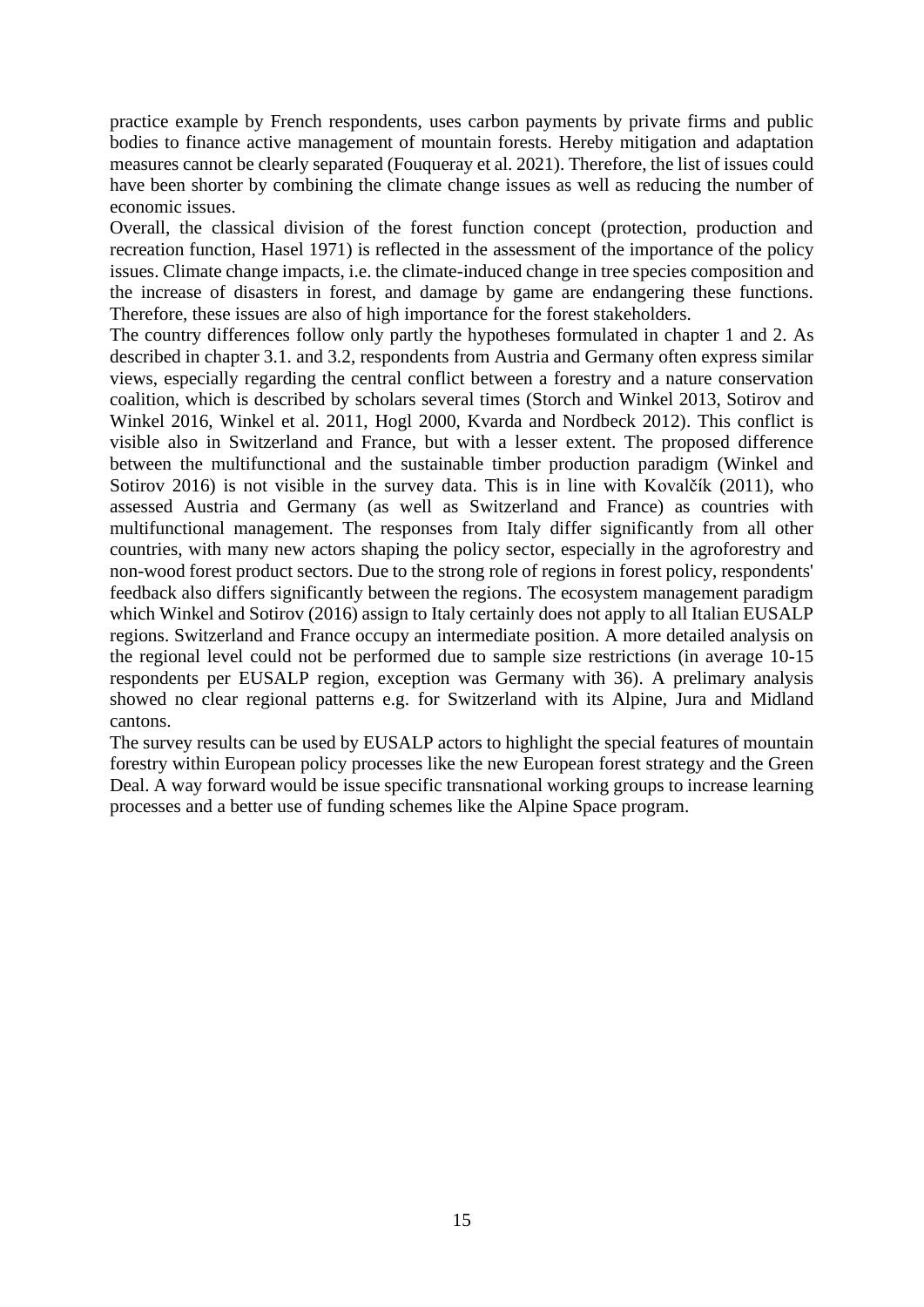#### **References**

- Alpine Convention. 2014. The Statement on the Value of Alpine Forests and the Alpine Convention's Protocol on Mountain Forests in the framework of the international forestry policies beyond 2015. Innsbruck.
- ---. 2021. Climate Action Plan 2.0 of the Alpine Convention. Innsbruck.
- Angst, M. 2012. *Integration of Nature Protection in Swiss Forest Policy: INTEGRATE Country Report for Switzerland*. Birmensdorf: Swiss Federal Institute for Forest, Snow and Landscape Research WSL.
- Barker, M. L. (1982) Traditional Landscape and Mass Tourism in the Alps. *Geographical Review,* 72**,** 395-415.
- Bebi, P., R. Seidl, R. Motta, M. Fuhr, D. Firm, F. Krumm, M. Conedera, C. Ginzler, T. Wohlgemuth & D. Kulakowski (2017) Changes of forest cover and disturbance regimes in the mountain forests of the Alps. *Forest Ecology and Management,* 388**,** 43-56.
- Duguma, L. A., P. A. Minang & M. van Noordwijk (2014) Climate Change Mitigation and Adaptation in the Land Use Sector: From Complementarity to Synergy. *Environmental Management,* 54**,** 420-432.
- European Comission. 2015. Communication from the Commission to the European Parliament, the Council, the European Economic and Social Committee and the Committee of the Regions concerning a European Union Strategy for the Alpine Region. COM(2015) 366 final. . Brussels.
- Ewald, J. (2000) Long-term impact of forest pasture on the understorey of mountain forests in the Tegernsee Alps. *Zeitschrift für Ökologie und Naturschutz,* 9**,** 161-170.
- Field, A. 2013. *Discovering Statistics Using IBM SPSS Statistics*. London: Sage.
- Fouqueray, T., L. Génin, M. Trommetter & N. Frascaria-Lacoste (2021) Efficient, Sustainable, and Multifunctional Carbon Offsetting to Boost Forest Management: A Comparative Case Study. *Forests,* 12**,** 386.
- Gellrich, M., P. Baur, B. Koch & N. E. Zimmermann (2007) Agricultural land abandonment and natural forest re-growth in the Swiss mountains: A spatially explicit economic analysis. *Agriculture, Ecosystems & Environment,* 118**,** 93-108.
- Hartard, B. & E. Schramm (2009) Biodiversität und Klimawandel in der Debatte um den ökologischen Waldumbau – eine Diskursfeldanalyse. *BiK-F knowledge flow papers***,** 1- 18.
- Hasel, K. 1971. *Waldwirtschaft und Umwelt: Eine Einführung in die forstwirtschaftspolitischen Probleme der Industriegesellschaft*. Hamburg: Paul Parey.
- Hogl, K. (2000) The Austrian domestic forest policy community in change? Impacts of the globalisation and Europeanisation of forest politics. *Forest Policy and Economics,* 1**,** 3- 13.
- Kleinschmit, D. & M. Krott. 2008. The media in forestry: government, governance and social visibility. In *Public and private in natural resource governance: a false dichotomy?,* ed. T. Sikor, 127-141. London: Earthscan.
- Kovalčík, M. (2011) Profitability and competitiveness of forestry in European countries. *Journal of Forest Science,* 57**,** 369-376.
- Kvarda, E. & R. Nordbeck. 2012. Legitimacy and Policy Effectiveness of National Strategies for Sustainability in Austria. In *Environmental Governance,* eds. K. Hogl, E. Kvarda, R. Nordbeck & M. Pregernig, 69-88. Cheltenham: Edward Elgar Publishing.
- Lenhard, W. & A. Lenhard. 2016. Berechnung von Effektstärken.
- Malek, Ž., A. Scolobig & D. Schröter (2014) Understanding Land Cover Changes in the Italian Alps and Romanian Carpathians Combining Remote Sensing and Stakeholder Interviews. *Land,* 3**,** 52-73.
- Müller, M. M., L. Vilà-Vilardell & H. Vacik. 2020. Forest fires in the Alps: State of knowledge, future challenges and options for an integrated fire management. .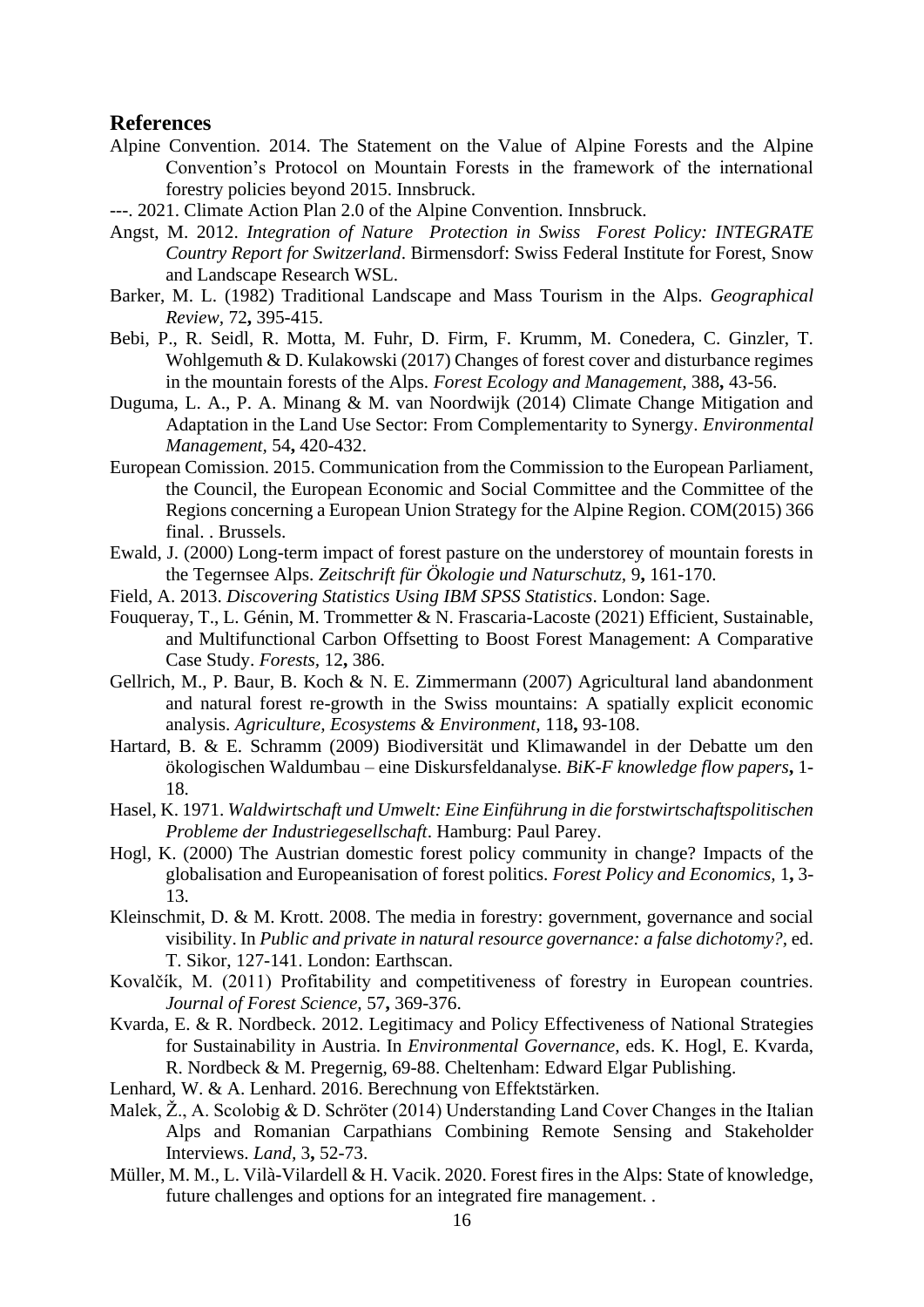- Nabuurs, G.-J., E. J. M. M. Arets & M.-J. Schelhaas (2018) Understanding the implications of the EU-LULUCF regulation for the wood supply from EU forests to the EU. *Carbon Balance and Management,* 13**,** 18.
- Nocentini, S. (2009) Structure and management of beech (Fagus sylvatica L.) forests in Italy (Structure and management of beech (Fagus sylvatica L.) forests in Italy). *iForest - Biogeosciences and Forestry,* 2**,** 105-113.
- Park, M. S. & D. Kleinschmit (2016) Framing forest conservation in the global media: An interest-based approach. *Forest Policy and Economics,* 68**,** 7-15.
- Pettenella, D. & L. Secco. 2006. Small-scale forestry in the Italian Alps: From mass market to territorial marketing. In *Small-scale forestry and rural development: The intersection of ecosystems, economics and society; Proceedings of IUFRO 3.08 Conference in Galway*  ed. S. Wall, 398-408. Galway
- Pistorius, T., H. Schaich, G. Winkel, T. Plieninger, C. Bieling, W. Konold & K.-R. Volz (2012) Lessons for REDDplus: A comparative analysis of the German discourse on forest functions and the global ecosystem services debate. *Forest Policy and Economics,* 18**,** 4-12.
- Pleschberger, W. 1989. *Staat und Wirtschaft: am Beispiel der österreichischen Forstgesetzgebung von 1950 bis 1987*. Böhlau.
- Price, M. F., G. Gratzer, L. A. Duguma, T. Kohler, D. Maselli & R. Romeo. 2011. Mountain Forests in a Changing World: Realizing values, addressing challenges. Rome: FAO/MPS and SDC.
- Pröbstl, U., V. Wirth, B. H. M. Elands & S. Bell. 2010. *Management of Recreation and Nature Based Tourism in European Forests*. Berlin Heidelberg: springer.
- Pukall, K. (2018) Wer erzählt die besten Geschichten in der gesellschaftlichen Auseinandersetzung über Jagd? *Der Dauerwald***,** 23-31.
- Pukall, K. & G. Dobler (2015) Diskursive Auseinandersetzungen um Steuerungsformen für den Umgang mit Wald – Eine Analyse historischer und aktueller Diskurse mit Relevanz für die Waldgesetzgebung. *Allg. Forst- u. J.-Ztg,* 186**,** 187-202.
- Pülzl, H., D. Kleinschmit & B. Arts (2014) Bioeconomy an emerging meta-discourse affecting forest discourses? *Scandinavian Journal of Forest Research,* 29**,** 386-393.
- Rigueiro-Rodróguez, A., J. McAdam & M. R. Mosquera-Losada. 2009. *Agroforestry in Europe: Current Status and Future Prospects*. Dordrecht: Springer.
- Rupp, M. 2013. Creation of open woodlands through pasture: Genesis, relevance as biotopes, value in the landscape and in nature conservation in south‐west Germany. In *Trees, forested landscapes and grazing animals: A european perspective on woodlands and grazed treescapes,* ed. I. D. Rotherham, 301-316. London: Routledge.
- Schirpke, U., F. Timmermann, U. Tappeiner & E. Tasser (2016) Cultural ecosystem services of mountain regions: Modelling the aesthetic value. *Ecological Indicators,* 69**,** 78-90.
- Sotirov, M. & B. Arts (2018) Integrated Forest Governance in Europe: An introduction to the special issue on forest policy integration and integrated forest management. *Land Use Policy,* 79**,** 960-967.
- Sotirov, M. & S. Storch (2018) Resilience through policy integration in Europe? Domestic forest policy changes as response to absorb pressure to integrate biodiversity conservation, bioenergy use and climate protection in France, Germany, the Netherlands and Sweden. *Land Use Policy,* 79**,** 977-989.
- Sotirov, M. & G. Winkel (2016) Toward a cognitive theory of shifting coalitions and policy change: linking the advocacy coalition framework and cultural theory. *Policy Sciences,* 49**,** 125-154.
- Storch, S. & G. Winkel (2013) Coupling climate change and forest policy: A multiple streams analysis of two German case studies. *Forest Policy and Economics,* 36**,** 14-26.